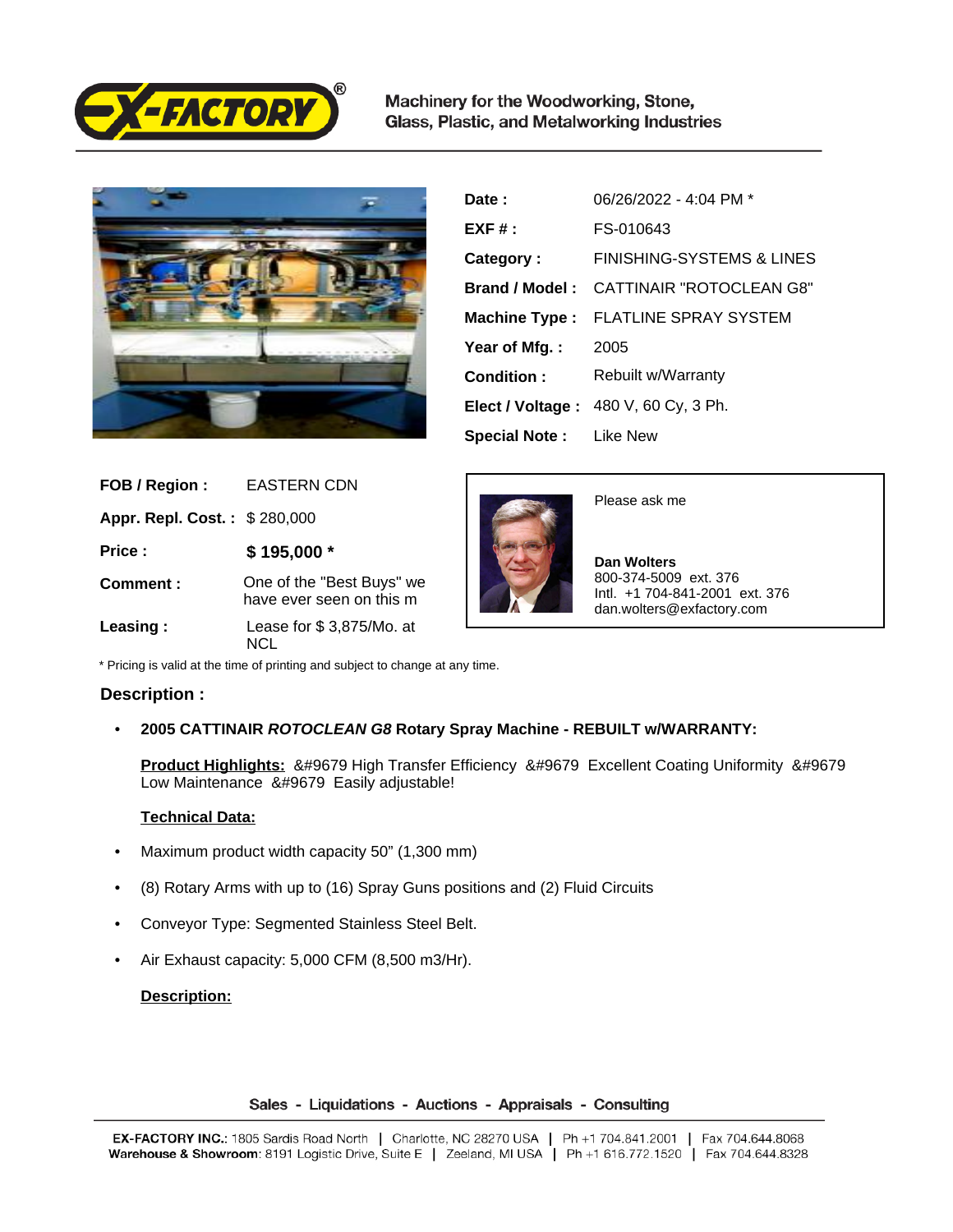

- The Rotoclean Spray machine is one of the most effective automatic spray machines available and creates 20%+ more transfer efficient (on average) than reciprocating spray machines.
- The "Rotoclean G8" spray machine is designed for applying of stain, lacquers and other coatings with automatic spray guns. It is equipped with (2) separate fluid circuits, 8-arms and has (16) positions for automatic spray guns. Designed for and capable of spraying stain or sealer/topcoat.

## **Scope of Delivery:**

- Enclosed Spray Cabin with windows.
- Rotating Carousel Gun drive w/motorized height adjustment,
- Stainless Steel, (4) Chamber [2 circuits) Rotoseal, including steel braided, medium pressure fluid hoses with stainless steel fittings for sealer/topcoat product and polyethylene, lower pressure hoses with stainless steel fittings for stain,.
- New Bottom Trays (3 of them) and New Filter Holders (2 of them).
- Air Exhaust system with remote located fan (mounted on fan stand above spray machine)
- Touch screen operator panel
- 9-Belt, Stainless Steel Conveyor System
- Conveyor Cleaning System
- Coating Recovery System from belt
- Pneumatic Circuit

# **This machine will be upgraded to a Touch Screen control and you will have a full copy of all programing.**

**Referb Cattinair. This one is a little more involved, it will need more parts than the last one I offered. New fan, an automatic height adjustment and a few other things to get it in the as new condition.** 

**The time frame in which it is available is 8-12 weeks, but offset from the previous order buy 4-6**

Sales - Liquidations - Auctions - Appraisals - Consulting